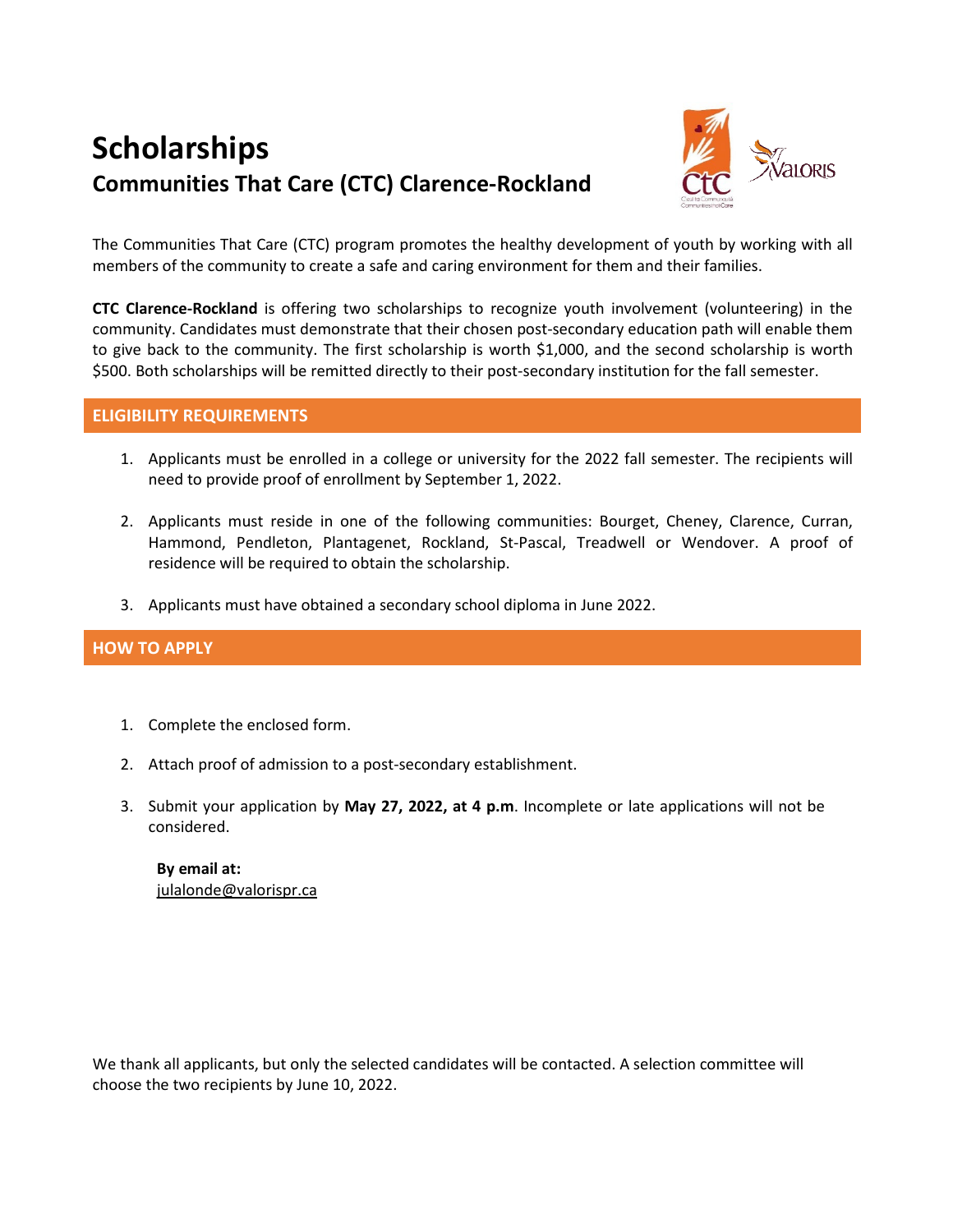## **Application Form - Scholarships Communities That Care (CTC) Clarence-Rockland**



| For Valoris office use only.                                                                            | Date received:                                                                                                       |                         | <b>Received by:</b>                      |                    |  |
|---------------------------------------------------------------------------------------------------------|----------------------------------------------------------------------------------------------------------------------|-------------------------|------------------------------------------|--------------------|--|
|                                                                                                         |                                                                                                                      |                         |                                          |                    |  |
| <b>Name</b>                                                                                             |                                                                                                                      |                         |                                          |                    |  |
|                                                                                                         |                                                                                                                      |                         |                                          |                    |  |
| <b>Surname</b>                                                                                          |                                                                                                                      |                         |                                          |                    |  |
|                                                                                                         |                                                                                                                      |                         |                                          |                    |  |
| Email                                                                                                   |                                                                                                                      | <b>Telephone Number</b> |                                          |                    |  |
|                                                                                                         |                                                                                                                      |                         |                                          |                    |  |
| <b>Address</b>                                                                                          |                                                                                                                      |                         |                                          |                    |  |
|                                                                                                         |                                                                                                                      |                         |                                          |                    |  |
|                                                                                                         |                                                                                                                      |                         |                                          |                    |  |
| <b>Postal Box</b>                                                                                       | Town                                                                                                                 |                         | Province                                 | <b>Postal Code</b> |  |
|                                                                                                         |                                                                                                                      |                         |                                          |                    |  |
| <b>Current High school</b>                                                                              |                                                                                                                      |                         |                                          |                    |  |
|                                                                                                         |                                                                                                                      |                         |                                          |                    |  |
|                                                                                                         |                                                                                                                      |                         |                                          |                    |  |
| <b>Your Post-Secondary Education</b>                                                                    |                                                                                                                      |                         |                                          |                    |  |
| $\square$ College<br>$\square$ CEGEP                                                                    |                                                                                                                      |                         | <b>Post-Secondary Establishment Name</b> |                    |  |
| $\Box$ University                                                                                       |                                                                                                                      |                         |                                          |                    |  |
| September 2022 Post-Secondary Program Name                                                              |                                                                                                                      |                         |                                          |                    |  |
|                                                                                                         |                                                                                                                      |                         |                                          |                    |  |
| <b>Student Number (college or university)</b>                                                           | <b>Start Date of Post-Secondary Program</b>                                                                          |                         |                                          |                    |  |
|                                                                                                         |                                                                                                                      |                         |                                          |                    |  |
|                                                                                                         |                                                                                                                      |                         |                                          |                    |  |
| How did you hear about the CTC Clarence-Rockland Scholarships?                                          |                                                                                                                      |                         |                                          |                    |  |
| $\Box$ Facebook or website                                                                              |                                                                                                                      |                         |                                          |                    |  |
| $\square$ CTC<br>$\Box$ Valoris                                                                         |                                                                                                                      |                         |                                          |                    |  |
|                                                                                                         | □ School: __________________________ (guidance counsellor, teacher, other)                                           |                         |                                          |                    |  |
| □ Other: ________________________                                                                       |                                                                                                                      |                         |                                          |                    |  |
| <b>Signature and Declaration</b>                                                                        |                                                                                                                      |                         |                                          |                    |  |
|                                                                                                         |                                                                                                                      |                         |                                          |                    |  |
| (name), confirm that the information provided<br>$I_{\iota_-}$                                          |                                                                                                                      |                         |                                          |                    |  |
| on this application is true. I understand that providing false information will result in the immediate |                                                                                                                      |                         |                                          |                    |  |
| disqualification of my application.                                                                     |                                                                                                                      |                         |                                          |                    |  |
| Signature:                                                                                              | <u> 1980 - Johann John Harry Harry Harry Harry Harry Harry Harry Harry Harry Harry Harry Harry Harry Harry Harry</u> | Date:                   |                                          |                    |  |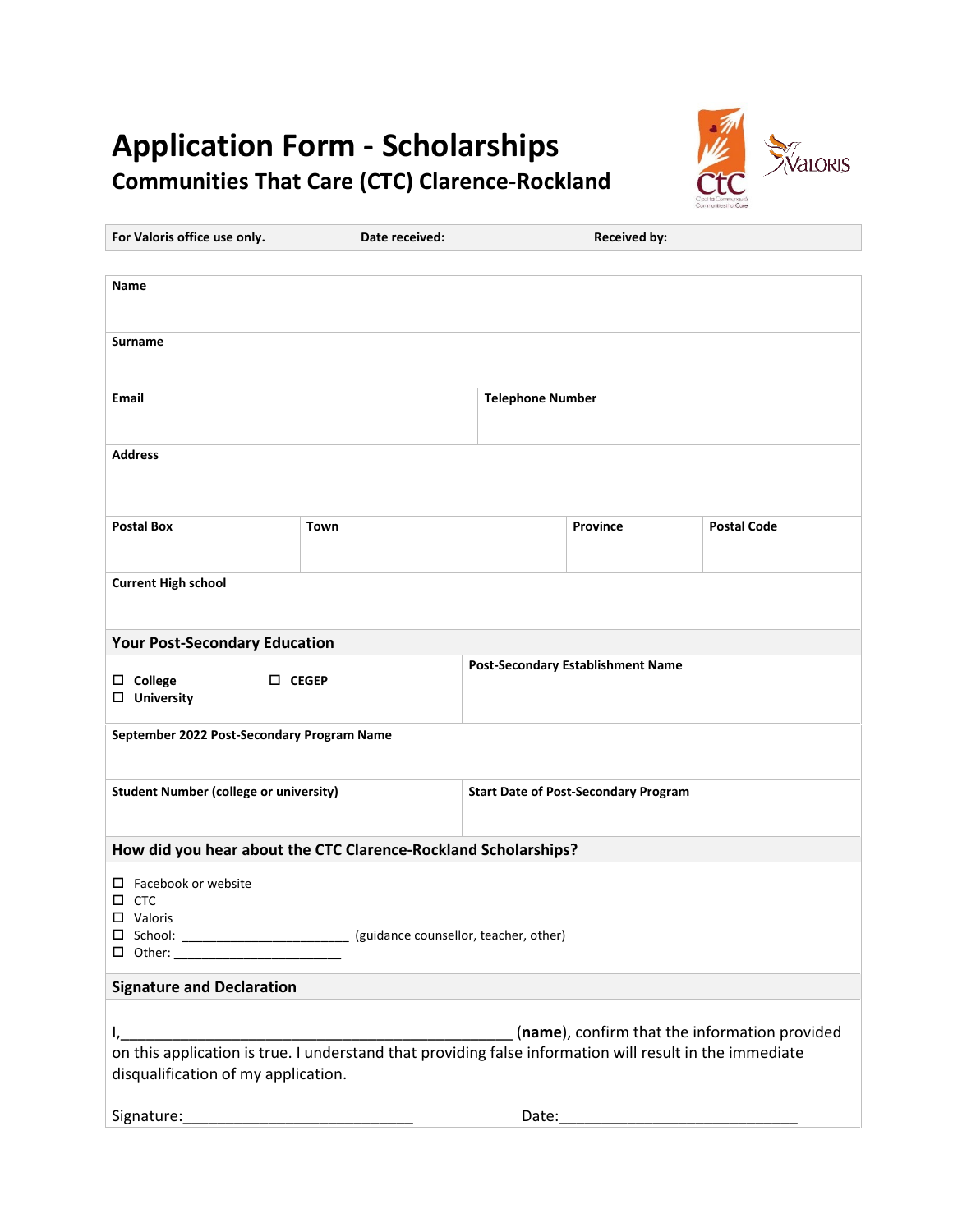*1.* **Please tell us about your community involvement during your years in high school (e.g., Communities That Care, volunteering, school, etc.).**

Being a member of a sports team or a school committee (ex. Graduation, theatre, scouts, cadets, etc.) is not considered volunteering. Examples of recognized volunteering activities: helping in community festivals, Relay for Life, Food Bank, etc.

*A minimum of 250 words and a maximum of 300 words in paragraph form (Typed application only will be accepted. Hand-written application will be denied).*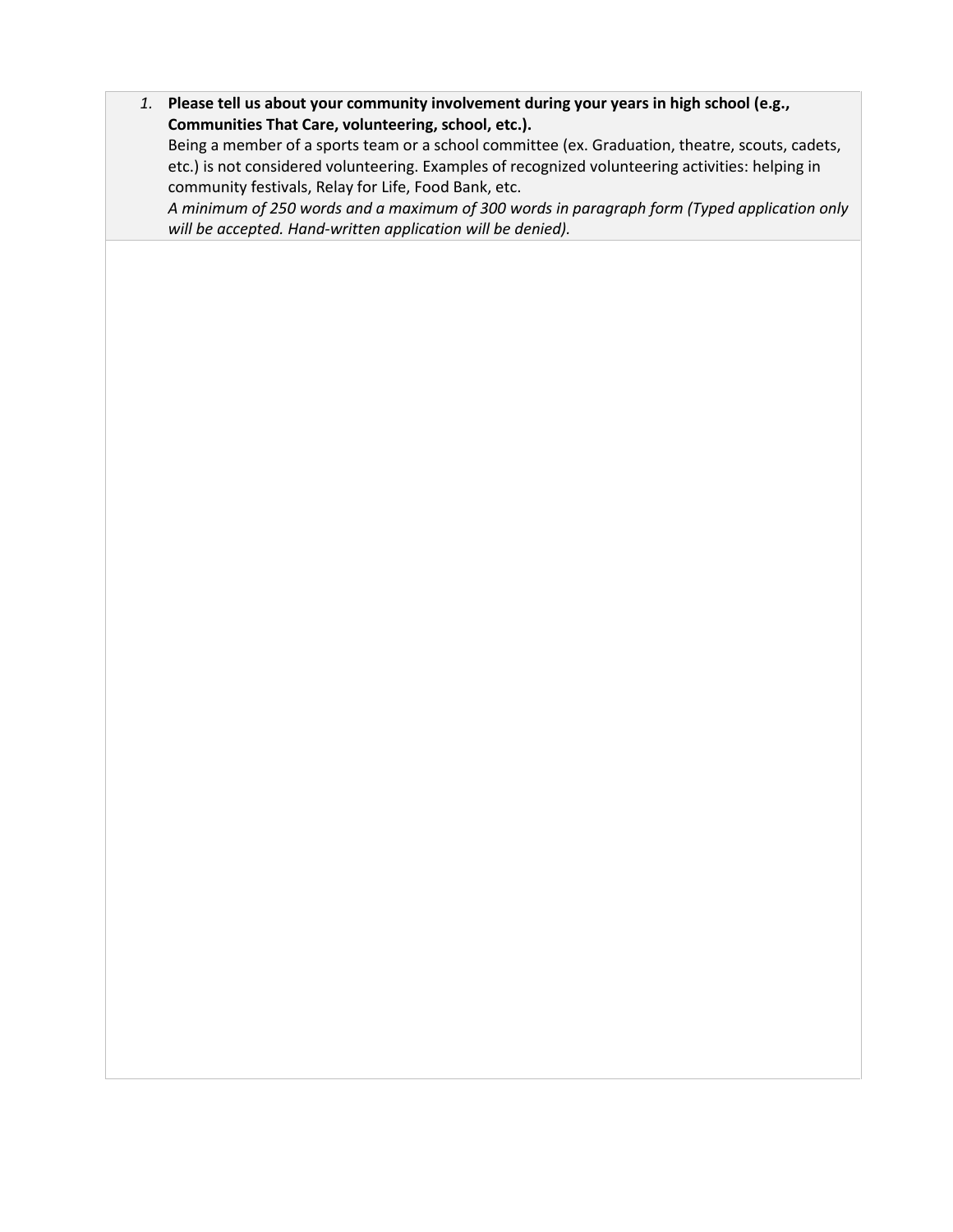**2. How do you plan to contribute to your community in the future?**  *A minimum of 250 words and a maximum of 300 words in paragraph form. (Typed applications only will be accepted. Hand-written application will be denied).*